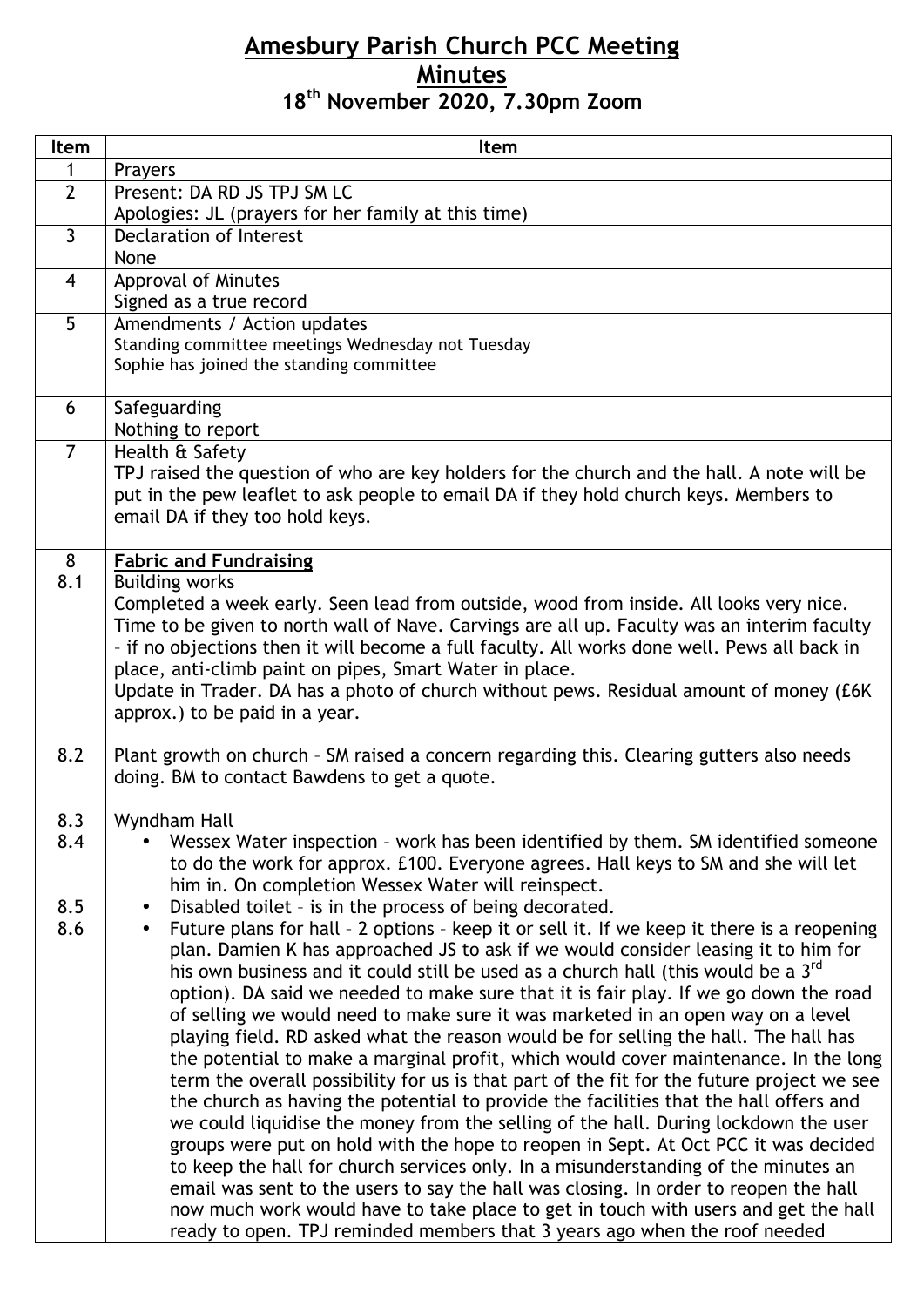|      | replacing and we needed £350K - the church finances were running at a loss it was<br>agreed in PCC that if we did not get all the money we needed we would have to |
|------|--------------------------------------------------------------------------------------------------------------------------------------------------------------------|
|      | consider selling Wyndham Hall and also got quotes for this.                                                                                                        |
|      | SM - if we are going to fit out the church it needs to go. We need it at the moment until                                                                          |
|      | we have the facilities.                                                                                                                                            |
|      | JS - if we leased it as a business we will get some income. In the long term it will need to                                                                       |
|      | be sold.                                                                                                                                                           |
|      | TPJ - we could lay down the condition if we did lease it.                                                                                                          |
|      | RD - new to area, if we sell hall now, we shoot ourselves in the foot as we have no toilets                                                                        |
|      | or gathering places in the church. Leasing is a good idea. RD asked that the choir were able                                                                       |
|      | to use the hall on a Thursday evening for choir practise.                                                                                                          |
|      | BM - need to take professional advice                                                                                                                              |
|      | LC - we need to generate some income for it. Maybe leasing is the option.                                                                                          |
|      | DA - agrees that the hall is a catch 22 - we can't keep it on as a white elephant. Either                                                                          |
|      | resurrect it as it was, or leasing. Not viable financially without. If we do sell it is an                                                                         |
|      | injection on money (£200K or whatever) and the next works in the church does not have to                                                                           |
|      | be done all in one go. The roof caught the imagination of the community but even with                                                                              |
|      | that it did not generate donations from the town. It is therefore unlikely that the next                                                                           |
|      | phase of fit for the future will attract support from the community. We need to get                                                                                |
|      | professional in the tell us our options for toilets / kitchenette and then we will have an<br>idea of costs.                                                       |
|      | We can not just sit on the hall without a plan. On agenda for Dec. PCC - lease, sell or                                                                            |
|      | relaunch.                                                                                                                                                          |
|      | TPJ suggested that JS asked Damien K to put his proposal into writing.                                                                                             |
|      | DA will liaise with diocese about the possibilities of a lease option. SM will wait for DA's                                                                       |
|      | contact to the diocese and then speak to estate agents for advice. TPJ will put all the                                                                            |
|      | thoughts, old or new, together if we email them to him. He will email round some                                                                                   |
|      | questions.                                                                                                                                                         |
|      |                                                                                                                                                                    |
| 9    | <b>Finance and Stewardship</b>                                                                                                                                     |
| 9.1  | Treasurer report                                                                                                                                                   |
|      | LC shared the accounts which were very clear, thank you.                                                                                                           |
|      | For next meeting please add totals to columns, and total income and expenditure.                                                                                   |
|      | Wyndham Hall accounts.                                                                                                                                             |
|      | Quarterly returns.                                                                                                                                                 |
|      | Need VAT figures                                                                                                                                                   |
|      | Forecast of expenditure for next year                                                                                                                              |
|      | Split donations column into donations / fundraising                                                                                                                |
|      | It was agreed that DA invite Emma, the architect to come and have a conversation with a                                                                            |
|      | field visit to have a look to see if it is possible and where toilets and a kitchenette could be                                                                   |
|      | in church.                                                                                                                                                         |
| 10   | <b>Mission and Outreach</b>                                                                                                                                        |
| 10.1 | Reopening of church                                                                                                                                                |
|      | JS - open before Christmas it would bring joy to everyone who attends the church, even                                                                             |
|      | with the restricted numbers. A bright light in a dark tunnel.                                                                                                      |
|      | RD - depends on Covid government guidelines                                                                                                                        |
|      | TPJ - don't make it public but have things in place in case we are able to open fully at the                                                                       |
|      | last minute.                                                                                                                                                       |
|      | DA - thinks the restrictions on numbers will be here still at Christmas. Reservation that it                                                                       |
|      | will be a bit flat as it will only be 30 people.                                                                                                                   |
|      | RD - music is part of Christmas and this would not feel right, and flat.                                                                                           |
|      | SM - live streamed services - will this happen in church?<br>RD - depends on the cleaning, if this is done preferable in the church.                               |
|      | Friends deep clean - have offered to pay for this. Need to get this organised. Will still have                                                                     |
|      | to do a risk assessment, mark spaces make Covid safe.<br>Book in deep clean, detailed risk assessment, purchase or download stickers to mark out                   |